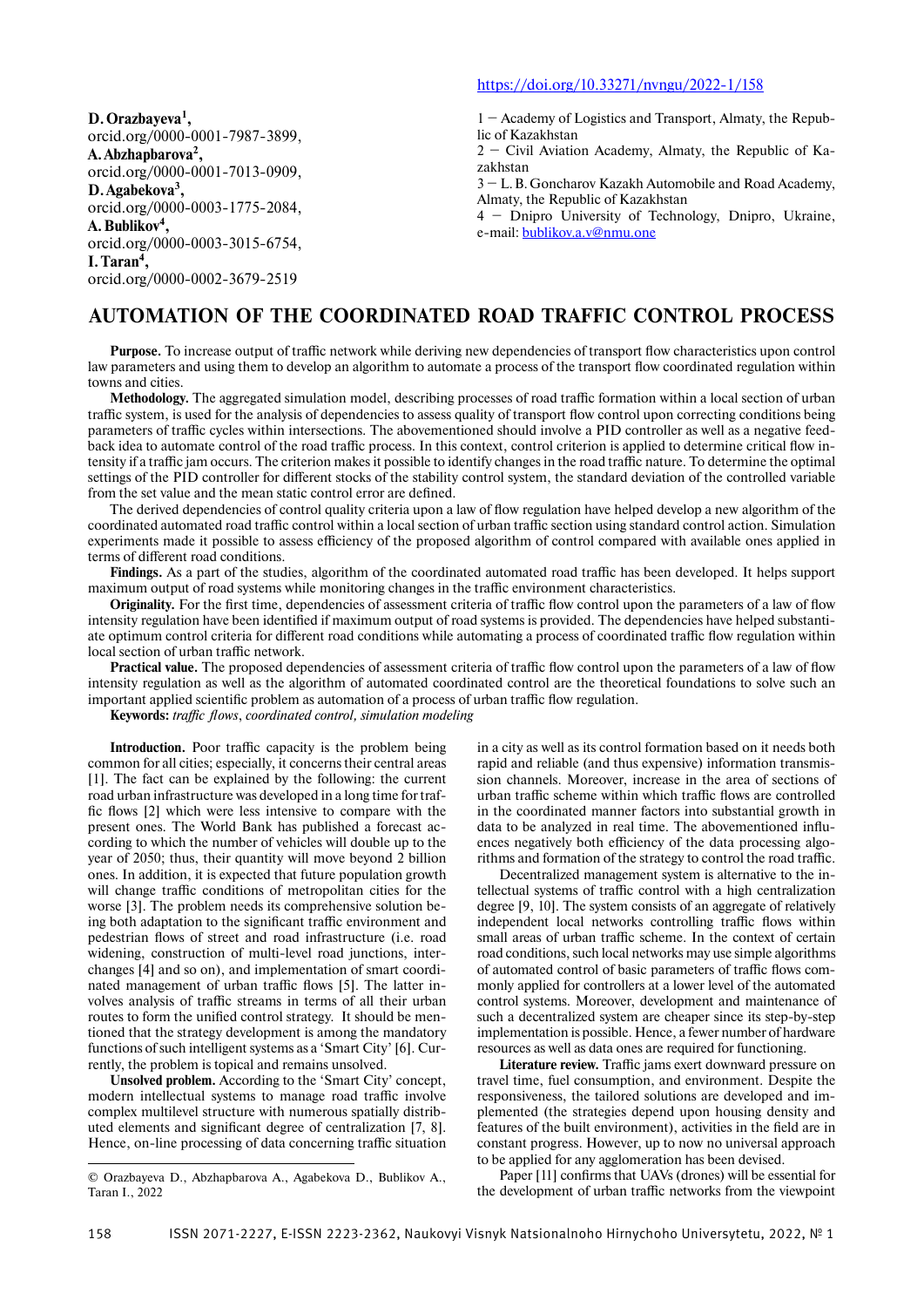of traffic safety and monitoring as well as from the viewpoint of road infrastructure control. Papamichail, et al. [12] represented a set of new challenges and associated developments concerning simulation, evaluation, and traffic management in the highways. Nevertheless, the majority of the authors adhere to classical ideas as for the problem solving and consider procedures of the centralized approach and decentralized approach to control traffic within the urban networks. Paper [7] deals with an approach in terms of which the centralized system of traffic control calculates routes of each vehicle. Routing is analyzed basing upon the shortest way within a time-dependent static network, and influence of traffic rerouting procedure on the total way time. Grüner and co-workers [8] believe that optimum road network distribution is that very promising approach to prevent traffic jams. The abovementioned can be computed with the help of the centralized system of traffic management and formulated in the form of routing recommendations. To define optimum vehicle routes in Birmingham (Great Britain) and Turin (Italy), paper [13] proposes a new dynamic simulationbased centralized approach with the use of a cost function. The following has been selected as the criteria: average traffic speed; vehicle density; road width and length; and availability of traffic light regulation. Using a system of optimal control, based on kinematic wave model by Hamilton-Jakobi, study [14] develops and analyzes traffic control procedures in London (Great Britain). Test scenarios rely upon actual road conditions. Specific attention is paid to compare efficiency increase and computational efforts of two strategies (i.e. centralized and decentralized) under different conditions.

Paper [15] considers the decentralized approach, being an alternative for the centralized one, in terms of which certain crossings are able to shape asynchronously their own control policies. The authors prove that the abovementioned helps improve and stabilize the whole control system even if congestion takes place. The above is the substantial advance in the process of adaptive control system development with the use of the decentralized optimization methods. Study [15] is the most important among those ones keeping off the connected cars [16] and distributing to adaptive control of network traffic with uncertainty using the advanced simulation and optimization techniques. Study [17] represents the decentralized system to control traffic; it incorporates dynamic traffic routing and traffic control at the crossroads without traffic lights for the connected vehicles. Thorough research by Yao and Li [18] proves that the decentralized control system, requiring less technical maturity and infrastructural investment, may be more advantageous to compare with the centralized one in the context of critical and congested traffic. Wang, et al. [19] provide incentive-based strategy of the decentralized routing. Moreover, they think it helps bring the network efficiency closer to a system optimum. Sun and Yin, authors of paper [20], substantiate theoretically and numerically that the decentralized system may be flexible and scaled; in addition, it may be implemented in real time.

Hence, an approach to develop the decentralized traffic control was selected in the research as a basic one.

**Unsolved aspects of the problem.** Paper [21] has laid the foundations for the automated coordinated control of traffic flows within a local section of an urban traffic network. However, lack of an integrating component in the control algorithm, proposed by [21], results in nonavailability of a mechanism of the static error compensation in terms of control. It is particularly significant if complex perturbing effects (i.e. changes in characteristics of external traffic flows or road networks themselves) vary a dependence of traffic flow intensity upon the basic control influence (i.e. the number of vehicles passing through along the major routes per unit of time). Hence, it is impossible for the control algorithm to involve the assigned certain constant value of a control signal which will always have corresponding critical value of traffic flow intensity.

We support the idea by means of a simulation model of a traffic network described in [21]. The model makes it possible

to monitor the basic characteristics of traffic flows in real time taking into consideration the parameters of road networks influencing capacity of the routes. Input data of the model correspond to actual characteristics of traffic flows as well as parameters of highway networks in the city of Almaty (Kazakhstan).

Disadvantage of the algorithm proposed by [21] is as follows. Intensity of the major traffic, being critical from the viewpoint of jams, is assumed as an invariable value.

What actually happens is that it depends upon road conditions being variables (*i.e.* characteristics of traffic flows during rush hours and capacity of the main route). Fig. 1 demonstrates traffic flow dynamics calculated with the help of the algorithm, proposed by [21]. The dynamics involves other road conditions, i.e. when critical intensity of the flow is 1.5 unit/s.

Fig. 1 explains that the system of the automated coordinated control of a traffic flow cannot support the specified intensity at 1.5 unit/s level. First of all, it depends upon the fact that changes in road conditions vary *critical traffic flow intensity-the system stimulus* dependence (i. e. the number of vehicles passing through along the major route per unit of time).

In this respect, a new approach is proposed as for the development of an algorithm of the coordinated control of traffic flows based upon typical laws of the automated control in terms of actual low intensity deviation from the specified critical level.

**Methods.** The aggregated simulation model, describing processes of road traffic formation within a local traffic network section, was used to obtain both static and dynamic characteristics of each flow for the section. The research concerning dependencies of stimulus (being parameters of light cycles at the junctions) upon traffic flow characteristics if PID controller and negative feedback principle are applied to automate road traffic control. In this context, a control criterion was applied to determine critical flow intensity if a traffic jam occurs. The criterion helps identify changes in the road traffic behaviour. Standard deviation of the controlled quantity from the specified value as well as average static control value was determined to identify optimum PID controller settings for different margins of the control system in terms of its sustainability. Computational experiments were used to assess efficiency of the proposed algorithm in comparison with the available control algorithms.

**Purpose.** The purpose is to improve capacity of road networks while deriving new dependencies of light cycle parameters at the junction upon characteristics of road traffic and using them to develop an algorithm to automate a process of the coordinated control of urban traffic flows.

**Results.** Specific features of the traffic system described by [21], used as the research tool, are as follows. It has the branched structure; its components have non-stationary characteristics; and signals between elements are complex and variable. Hence, from the viewpoint of the automated control theory, a traffic system is quite a complicated nonlinear non-stationary control object with a discrete-time signal. The traditional method of synthesis of the automated control systems is not applicable for such



*Fig. 1. Time variation of average intensity of a traffic flow in terms of the major route and the known control algorithm*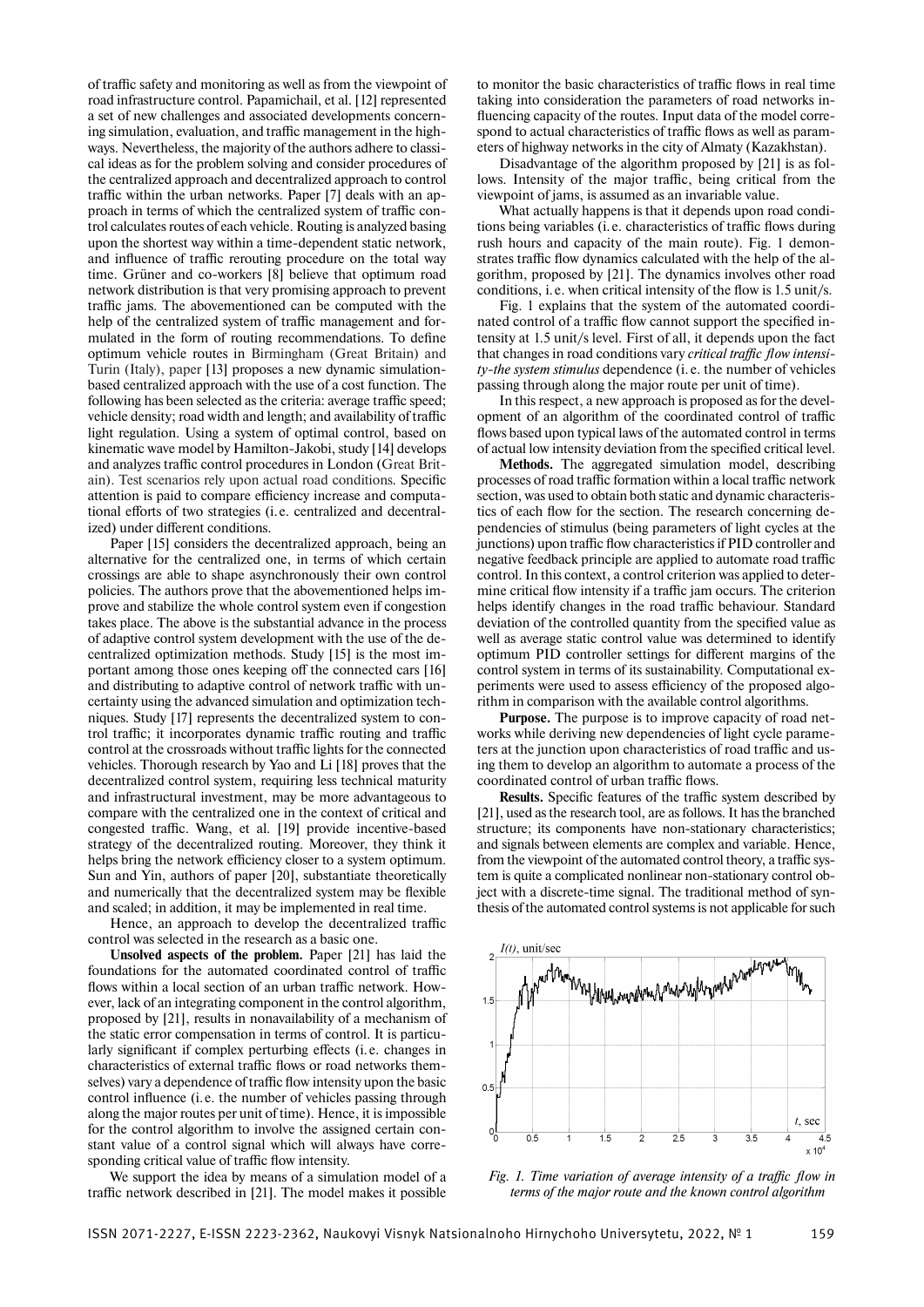objects. Thus, the simplified dynamic model of control objects will be used instead of the complicated simulation model of a traffic network. For the purpose, in the light of nonavailability of apparent changes in the intensity dynamics of a traffic flow as well as availability of transport delay due to the flow intensity control at a distance from a junction, a structure of the simplified model of a control object is proposed in the form of two aperiodic series-connected links and a link of transport delay (Fig. 2).

The purpose built app *Control and Estimation Tools Manager* of mathematical package MATLAB was applied to identify parametrically the simplified model of the traffic system. While optimizing in terms of the identification results, local optimum was achieved according to which the normalized standard deviation of temporal change in graphs of the traffic flow intensity, obtained using both simplified and complicated simulation models, was 0.91 (the unit corresponds to absolute coincidence of the graphs). In this context, both time constants of aperiodic links were 22.075 s; gain factor was 1.355; transport delay time was 179.37 s.

Consideration of the results of parametric identification of a dynamic model of a traffic network made it possible to develop the simplified dynamic model of the automated control of traffic flow intensity in terms of the major route (Fig. 3).

The flow control algorithm is implemented in the block simulating PID controller operation (*PID Controller* in Fig. 3) in the form of a proportional-integral-derivative (PID) control law. The control is exercised in terms of a traffic actual intensity deviation from the specified critical level being 1.5 unit/s (*Constant* block in Fig. 3).

The customized *pidtool* app of MATLAB package was applied to adjust the PID controller (to synthesize the automated control system). The app demonstrates qualitative results as for the control system synthesis in the context of linear and simple dynamic models of the control objects. However, it operates incorrectly if the control object is highly nonlinear with the impulse shaped signals. Hence, it turned out to be inapplicable while synthesizing the system on the basis of the complicated simulation model of a traffic system.

Synthesis of the automated control of a traffic flow based upon the simplified dynamic model of a control model made it possible to derive such controller adjustments providing monotonic transition process with up to 500 s duration being reasonable in view of the fact that temporal changes in deterministic component of characteristics of traffic flows are tenfold slower. In addition, quite sufficient sustainability of the control system is provided in terms of amplitude (9.74 dB) and phase (60 degrees). The abovementioned is rather important requirement from the viewpoint of nonstationary nature of traffic flow characteristics.

After the algorithm of traffic flow intensity, reflecting approximately characteristics of the transport network, was de-



Fig. 2. Structural patterns of the simplified dynamic model of a traffic network



Fig. 3. Structural pattern of the system of the automated traffic *control*

veloped using the simplified dynamic model of a control object, check up its efficiency in regard to a more complex simulation model being closer to the actual traffic system in terms of its characteristics from the viewpoint of the vehicle flow formation. For the purpose, combine the simulation results under the conditions of the available algorithm controlling traffic flow, described by [21], and the proposed algorithm (Fig. 4).

Fig. 4 explains that the system of the automated control of traffic flow intensity, implementing the proposed PID controller-based algorithm, operates correctly in contrast with the control system implementing an algorithm described by [21]. If a PID controller is applied (the dotted line in Fig. 4), then during the whole simulation period, the traffic flow intensity is around the specified 1.5 unit/s level with minor deviations from it. The abovementioned depends upon availability of a dynamic random component within the characteristics of traffic flows which cannot be compensated. In turn, if an algorithm, proposed by [21] is used (the solid line in Fig. 4), then rush hours demonstrate heavy deviations of the flow intensity from the specified critical level; hence, the control system is a poor one. It is inadmissible that intensity exceeds significantly its critical level resulting in congestion.

It is seen in Fig. 4 that in terms of the major route, average intensity of traffic flow intensity after diffusion of groups of vehicles demonstrates availability of a random component. Under the conditions, relative standard deviation σ and static error  $\Delta$  are the classic criteria to evaluate the control quality.

To analyze efficiency of the proposed algorithm for the coordinated automated control of traffic flows in terms of different road conditions, determine dependence of the designated criteria of control quality (i.e.  $\sigma$  and  $\Delta$ ) upon PID law of intensity control of the major traffic flow. In this regard, taking into consideration the nonstationary nature of characteristics of traffic flows, sustainability reserves of the control system in terms of amplitude and phase have been selected as the basic parameters of a control law since they identify the system robustness level. The mentioned dependencies were obtained using the aggregated simulation model of a traffic system [21] and they are shown in Figs. 5 and 6.

Analysis of Figs. 5 and 6 helps conclude that there are optimum adjustments of the PID controller of traffic flow intensity in terms of the major route which correspond to minimum extrema in the Figures. In this regard, the conclusion is true relative to the standard deviation of the actual traffic flow intensity from its critical level as well as to the static control error. Optimum adjustments of the PID controller of traffic flow intensity follow the control system sustainability in terms of amplitude (14 dB) and phase (69 degrees).

Then, let us study the efficiency of PID control law of intensity of the major traffic flow with optimum adjustment for different road conditions.



Fig. 4. Temporal changes in average traffic flow intensity ac*cording to its major route in terms of the known control algorithm* (*solid line*) *and the proposed one* (*dotted line*)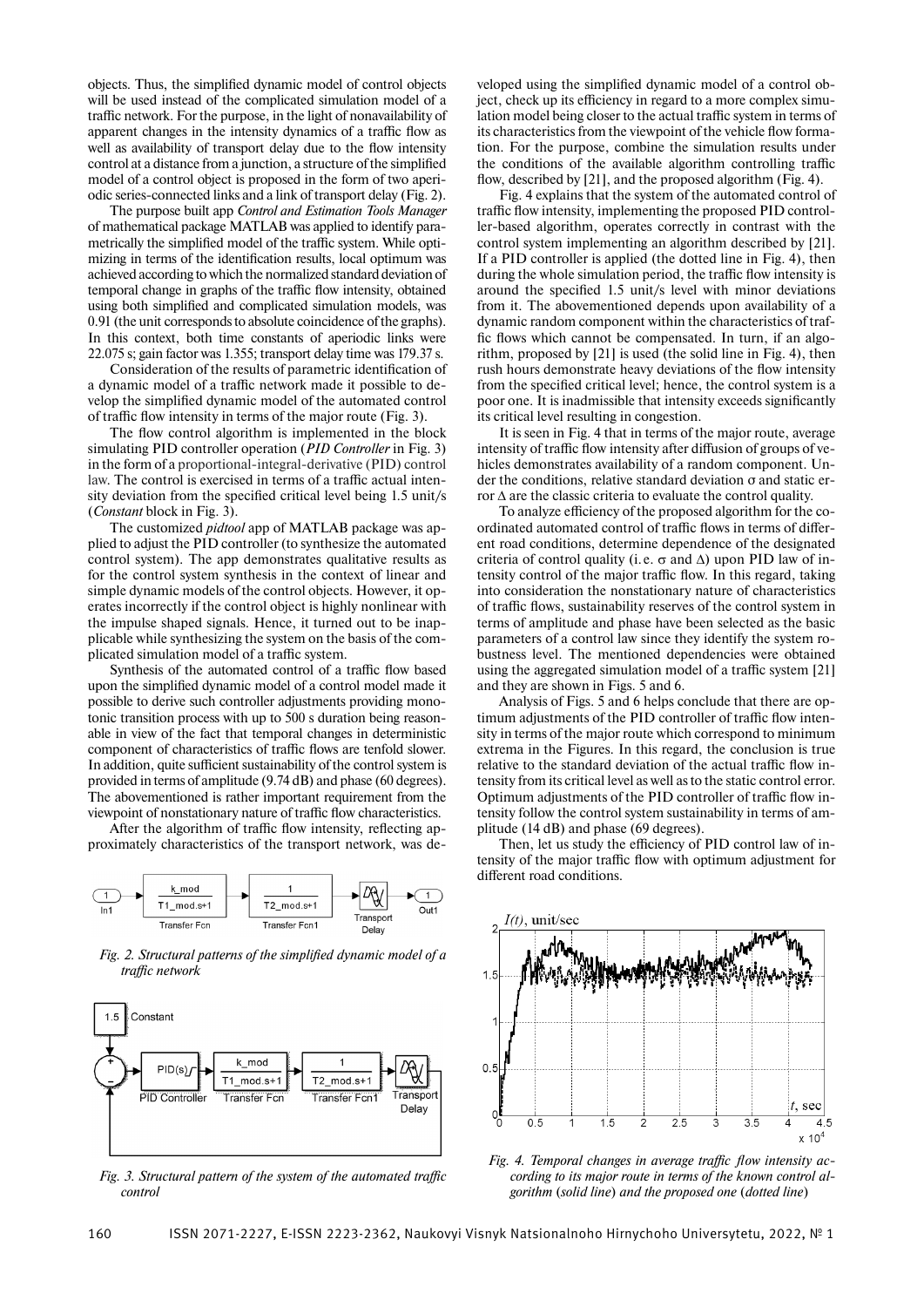

*Fig. 5. Dependence of standard deviation of the controlled value upon the specified value (solid line) and that of average static control error (dotted line) upon the system sustainability in terms of amplitude*



*Fig. 6. Dependence of the standard deviation of the controlled value upon the specified value as well as average static control error (solid line) and that of average static control error (dotted line) upon the system sustainability in terms of a phase*

Fig. 7 demonstrates simulation results of the coordinated automated control of traffic flows depending upon substantial changes in the velocity the traffic flow is crossing a junction which generates significant changes in the intensification coefficient in terms of a control channel.

Analysis of Fig. 7 helps conclude that for the significantly increased velocity as well as for the significantly decreased velocity of a junction crossing by the major traffic flow, the automated control system provides efficient stabilization of the actual traffic flow intensity at the specified critical level being 1.5 unit/s. It is understood that if acceleration is available during a junction crossing by the major traffic flow, then the control object has more complicated characteristics due to which heavier deviations of actual flow intensity from the specified level take place. However, the deviations are short-time ones being no more than 15 %.

Fig. 8 shows simulation results of the coordinated automated control of traffic flows in terms of significant changes in spatial



Fig. 7. Temporal changes in average intensity of a traffic flow if *velocity of a junction crossing by the major transport flow experiences 30 % acceleration* (*dotted line*) *and 30 % deceleration* (*solid line*)

velocity of the major flow of traffic between junction and control point of the flow intensity; the abovementioned gives rise to substantial changes in the traffic delay in terms of a control channel.

Analysis of Fig. 8 helps conclude that for significantly increased spatial velocity as well as for significantly decreased spatial velocity of a junction crossing by the major traffic flow, the automated control system also provides efficient stabilization of actual traffic flow intensity at the specified critical level being 1.5 unit/s. Also, the analysis makes it possible to conclude that if the increased spatial velocity of the major traffic flow between a junction and a control point of the flow intensity takes place, then the control object has more complex characteristics due to which greater variations in the actual flow intensity happen. However, their amplitude is not more than  $20\%$ . Moreover, variations in flow intensity, involving significant amplitudes (i. e. up to 20 %) are short-term ones and rare.

In addition, to support efficiency of the proposed algorithm of the coordinated automated control of a traffic flow, the experiment, based upon a simulation model of a traffic system, quality control criteria was derived for other flow characteristics which experienced significant variations. Hence, average standard deviation  $\sigma$  is 3.7 % and relative error  $\Delta$  is 2.94 % for 30 % acceleration of the major traffic flow crossing a junction while for 30  $\%$  decrease  $\sigma$  is 1.85 % and  $\Delta$  is 1.49 % in terms of deceleration.

In turn, for spatial velocity of the major traffic flow between a junction and control point of the flow intensity, increased by 30 %, average standard σ deviation is 4.34 % and relative  $\Delta$  error is 3.42 %. Average standard σ deviation is 3.58 % and relative  $\triangle$  error is 2.82 % if the spatial velocity decreases by 30 %.

**Conclusions**. Efficiency of the use of standard control law in the context of the automated control theory has been proved to set the coordinated automated control of traffic flows within a local section of urban traffic network. It has been proved that the abovementioned is possible if transition takes place to the simplified dynamic model of a traffic system as a control object while adjusting PID controller of flow intensity. It has been identified that optimum values of flow control parameters are available in terms of which minimum standard deviations of actual flow intensity from its critical level are observed as well as static control error. It has been proved that PID law of a traffic flow intensity control is also efficient in terms of significant changes in characteristics of traffic flows and road conditions. The results are foundations to developed so-called *lower level* of smart decentralized control of urban traffic. The level is required to solve a problem of implementing commands as for the data provision at *higher level* of characteristics of traffic flows.

#### **References.**

**1.** Turpak, S., Trushevsky, V., Kuz'kin, O., Gritcay, S., & Taran, I.  $(2021)$ . Improving the efficiency of vehicle operation and its environmental friendliness within the controlled crossings. *Transport problems*, *16*(3), 119-130. https://doi.org/10.21307/tp-2021-046.



Fig. 8. Temporal changes in average intensity of a traffic flow if *either 30 % spatial velocity increase* (*dotted line*) *or 30 % spatial velocity decrease* (*solid line*) *happens between a junction and control point of the flow intensity*